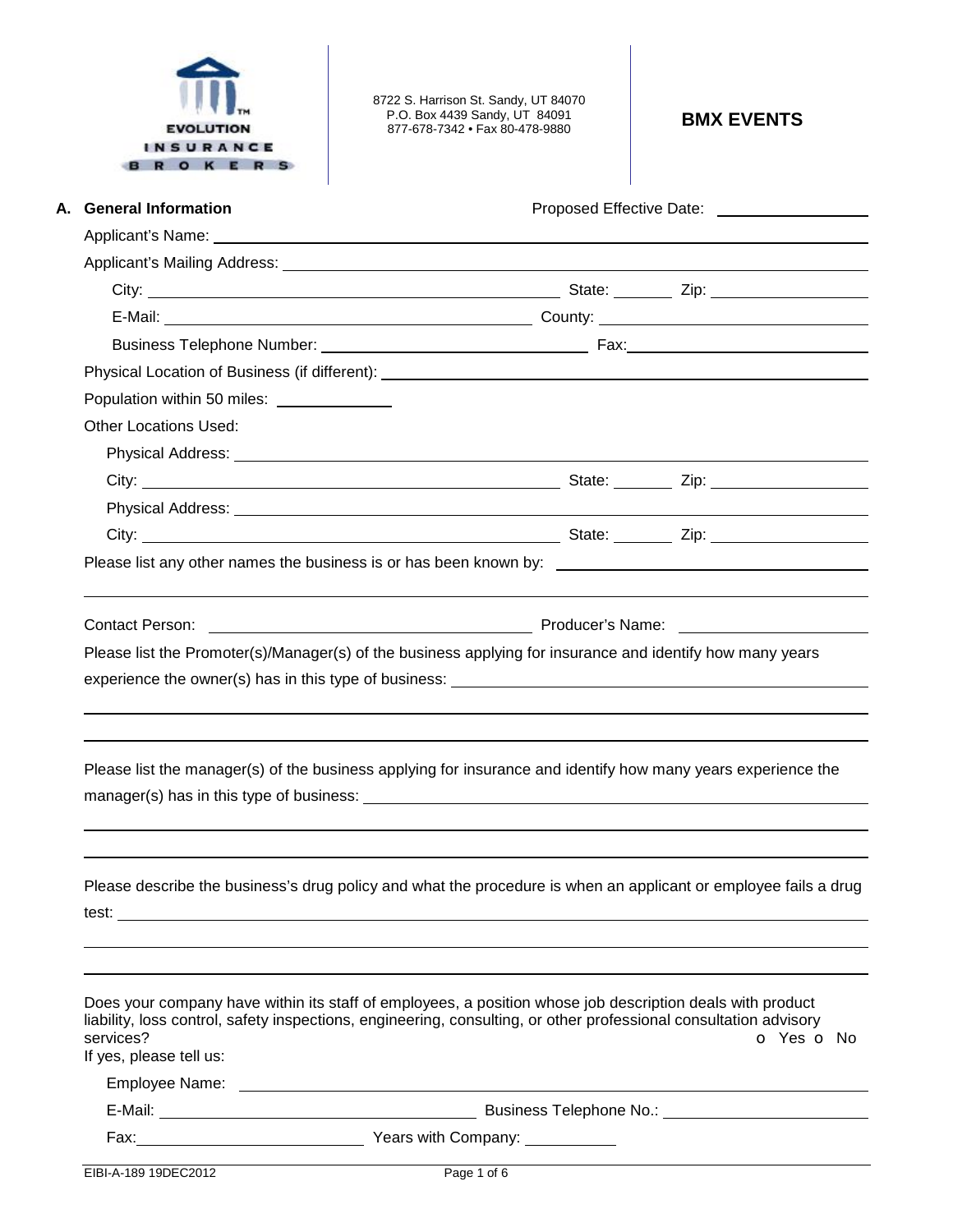Employee's Responsibilities:

# **B. Insurance History**

Who is your current insurance carrier (or your last if no current provider)?

Provide name(s) for all insurance companies that have provided Applicant insurance for the last three years:

|                        | Coverage: | Coverage: | Coverage: |
|------------------------|-----------|-----------|-----------|
| Company Name           |           |           |           |
| <b>Expiration Date</b> |           |           |           |
| <b>Annual Premium</b>  | \$        | Œ         | J         |

Has the Applicant or any predecessor ever had a claim? The Contract of Monocontroller of Yes **o** No

Attach a five year loss/claims history, including details. (REQUIRED) Have you had any incident, event, occurrence, loss, or Wrongful Act which might give rise to a Claim covered by this Policy, prior to the inception of this Policy? **o** Yes **o** No

If yes, please explain:

Has the Applicant, or anyone on the Applicant's behalf, attempted to place this risk in standard markets? o Yes o No

If the standard markets are declining placement, please explain why:

## **C. Other Insurance**

 

Please provide the following information for all other business-related insurance the Applicant currently carries.

| Coverage Type          |     |    |
|------------------------|-----|----|
| Company Name           |     |    |
| <b>Expiration Date</b> |     |    |
| Annual Premium   \$    | ٨IJ | ۰D |

## **D. Desired Insurance**

|    |                                                                                                                                                                               | OR.<br>Per Act/Aggregate                 |         | Per Person/Per Act/Aggregate                                                           |  |
|----|-------------------------------------------------------------------------------------------------------------------------------------------------------------------------------|------------------------------------------|---------|----------------------------------------------------------------------------------------|--|
|    | $\circ$                                                                                                                                                                       | \$50,000/\$100,000                       | $\circ$ | \$25,000/\$50,000/\$100,000                                                            |  |
|    | $\circ$                                                                                                                                                                       | \$150,000/\$300,000                      | $\circ$ | \$75,000/\$150,000/\$300,000                                                           |  |
|    | O                                                                                                                                                                             | \$250,000/\$1,000,000                    | $\circ$ | \$100,000/\$250,000/\$1,000,000                                                        |  |
|    | $\circ$                                                                                                                                                                       | \$500,000/\$1,000,000                    | $\circ$ | \$250,000/\$500,000/\$1,000,000                                                        |  |
|    | $\mathbf{o}$                                                                                                                                                                  | \$1,000,000/\$2,000,000                  | $\circ$ | \$500,000/\$1,000,000/\$2,000,000                                                      |  |
|    | $\circ$                                                                                                                                                                       | Other:                                   | $\circ$ | Other:                                                                                 |  |
|    |                                                                                                                                                                               | <b>Optional Coverage:</b>                |         | □ Excess Medical for Participants □ Excess Medical for Volunteers □ Premises Liability |  |
| Е. | <b>Self-Insured Retention (SIR):</b> $\circ$ \$0 $\circ$ \$500 $\circ$ \$1,000 $\circ$ \$1,500 $\circ$ \$2,500 $\circ$ \$5,000 $\circ$ \$10,000<br><b>Business Activities</b> |                                          |         |                                                                                        |  |
|    |                                                                                                                                                                               | 1. Name of promoter or club/association: |         |                                                                                        |  |
|    | a.                                                                                                                                                                            | Address:                                 |         |                                                                                        |  |
|    |                                                                                                                                                                               |                                          |         |                                                                                        |  |

b. City: State: Zip:

c. Phone: Fax: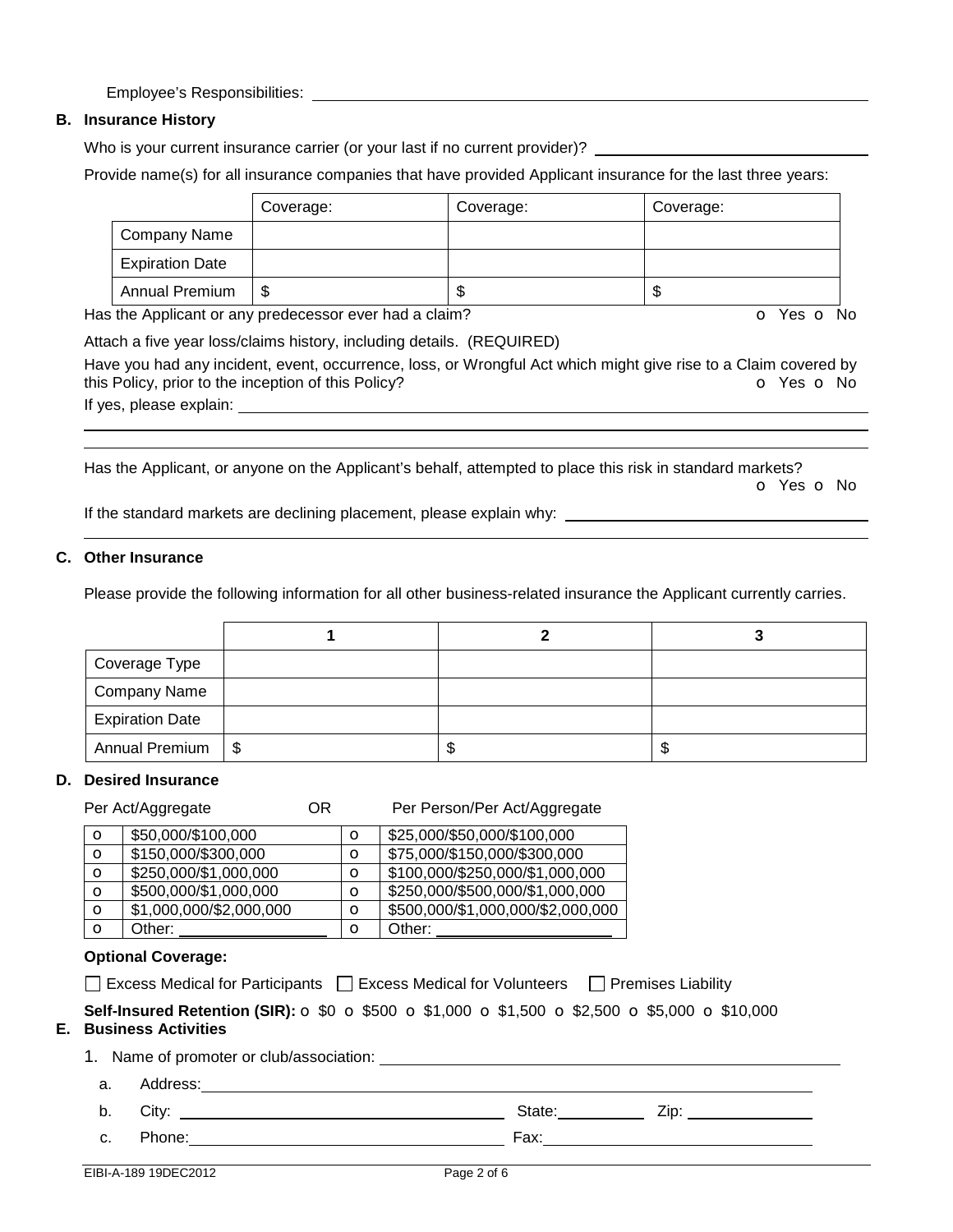| d.                                                                                                                                                                                                                                   |                      |
|--------------------------------------------------------------------------------------------------------------------------------------------------------------------------------------------------------------------------------------|----------------------|
| 2. Is this event(s) sanctioned by the above entity?                                                                                                                                                                                  | ∐ Yes ∐ No           |
| If yes, please provide any applicable reference number: <b>with the control of the control of the control of the control of the control of the control of the control of the control of the control of the control of the contro</b> |                      |
| 3. Are you interested in single event coverage, or an annual policy where multiple events are provided                                                                                                                               |                      |
| $\Box$ Single $\Box$ Annual with multiple events<br>coverage?                                                                                                                                                                        |                      |
| Please provide answers to the following for the event (if annual coverage is requested, provide this information for<br>EACH event):                                                                                                 |                      |
| 4. Will there be set practice dates for each event?                                                                                                                                                                                  | $\Box$ Yes $\Box$ No |
|                                                                                                                                                                                                                                      |                      |
| 6. Date(s) for all scheduled event(s): $\sqrt{\frac{2}{1-\frac{1}{2}} + \frac{1}{2-\frac{1}{2}}}$                                                                                                                                    |                      |
|                                                                                                                                                                                                                                      |                      |
|                                                                                                                                                                                                                                      |                      |
|                                                                                                                                                                                                                                      |                      |
| Total number of riders? Total number<br>9.                                                                                                                                                                                           |                      |
| 10. Please select the types of events scheduled: $\Box$ Freestyle $\Box$ Triples $\Box$ Race                                                                                                                                         |                      |
|                                                                                                                                                                                                                                      |                      |
| Temporary Permanent<br>11. Is location temporary or permanent?                                                                                                                                                                       |                      |
| 12. Attach exact schedule of events, meetings, gatherings, or participants, etc.                                                                                                                                                     |                      |
| 13. If there is a website related to the event(s) (a promotional website, etc.), list the website address here. If not,                                                                                                              |                      |
| indicate "not applicable."<br><u> 1980 - John Stein, mars and de Branch and de Branch and de Branch and de Branch and de Branch and de Branch an</u>                                                                                 |                      |
| 14. Is event indoors or outdoors?<br>$\Box$ Indoors<br>$\Box$ Outdoors<br>If outside:                                                                                                                                                |                      |
| Is area fenced or otherwise enclosed and controlled?<br>a.                                                                                                                                                                           | Yes ∐ No             |
| 15. Is seating reserved or general admission? $\Box$ Reserved $\Box$ General Admission $\Box$ Both                                                                                                                                   |                      |
| 16. Are seats of temporary or permanent construction? $\Box$ Temporary $\Box$ Permanent                                                                                                                                              |                      |
| Are they owned or subcontracted? □ Owned □ Subcontracted                                                                                                                                                                             |                      |
|                                                                                                                                                                                                                                      |                      |
|                                                                                                                                                                                                                                      |                      |
| 18. Are any Additional Named Insureds required?                                                                                                                                                                                      | $\Box$ Yes $\Box$ No |
| If yes, who are they, what interest do they have, and what is their relationship to event, etc.                                                                                                                                      |                      |
|                                                                                                                                                                                                                                      |                      |
| 19. Will there be any exhibitions, demonstrations, parades or other associated activities with the event(s)?                                                                                                                         |                      |
|                                                                                                                                                                                                                                      | $\Box$ Yes $\Box$ No |
| If yes, describe completely: (Attach list of each booth with descriptions of products or activities.)                                                                                                                                |                      |
| 20. Are vendors required to provide proof of insurance?                                                                                                                                                                              | $\Box$ Yes $\Box$ No |
|                                                                                                                                                                                                                                      |                      |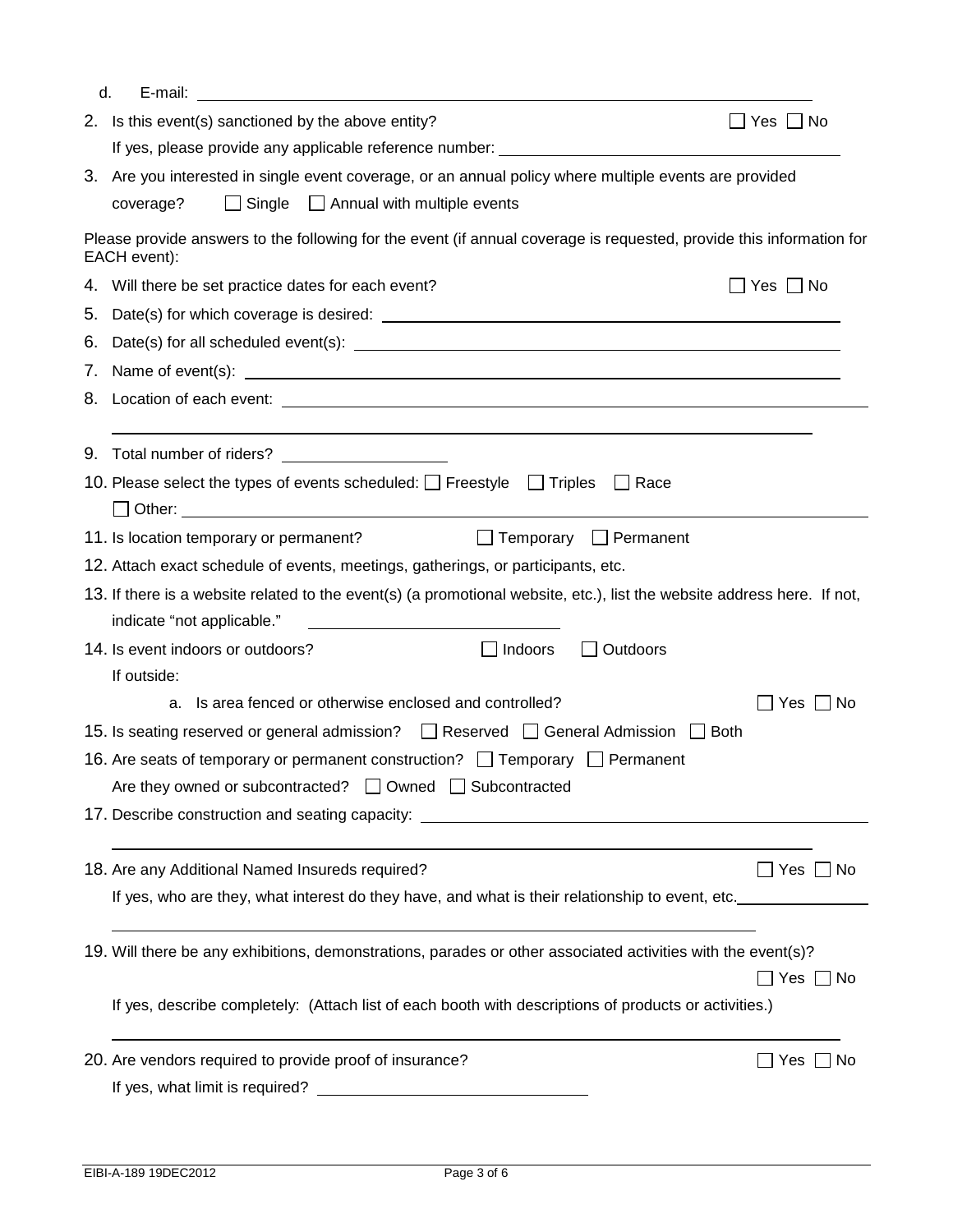# **SPECTATORS**

|    | 21. Is there a minimum 30 feet between the course edge and crowd control barrier(s)?                                                                                                                                               | Yes     No                                                                                                                                                                                                                     |                 |            |  |  |  |
|----|------------------------------------------------------------------------------------------------------------------------------------------------------------------------------------------------------------------------------------|--------------------------------------------------------------------------------------------------------------------------------------------------------------------------------------------------------------------------------|-----------------|------------|--|--|--|
|    | 22. Estimate total spectators at each event: ___________________________________                                                                                                                                                   |                                                                                                                                                                                                                                |                 |            |  |  |  |
|    | <b>PARTICIPANTS/RIDERS</b>                                                                                                                                                                                                         |                                                                                                                                                                                                                                |                 |            |  |  |  |
|    | 23. Are persons under 16 years old allowed to participate?                                                                                                                                                                         |                                                                                                                                                                                                                                |                 | Yes     No |  |  |  |
|    |                                                                                                                                                                                                                                    |                                                                                                                                                                                                                                |                 |            |  |  |  |
|    |                                                                                                                                                                                                                                    |                                                                                                                                                                                                                                |                 |            |  |  |  |
|    |                                                                                                                                                                                                                                    |                                                                                                                                                                                                                                |                 |            |  |  |  |
|    | 24. Are all participants required to complete and sign a release?                                                                                                                                                                  | Yes  No                                                                                                                                                                                                                        |                 |            |  |  |  |
|    | 25. Please describe rules of participation and how participants are informed, disclosure of risks inherent to the<br>activity, warned in writing of hazards, are pre-event meetings held, describe other safety precautions taken: |                                                                                                                                                                                                                                |                 |            |  |  |  |
|    | <b>VOLUNTEERS</b>                                                                                                                                                                                                                  |                                                                                                                                                                                                                                |                 |            |  |  |  |
|    |                                                                                                                                                                                                                                    |                                                                                                                                                                                                                                |                 |            |  |  |  |
|    |                                                                                                                                                                                                                                    |                                                                                                                                                                                                                                |                 |            |  |  |  |
|    |                                                                                                                                                                                                                                    |                                                                                                                                                                                                                                |                 |            |  |  |  |
|    | NOTE: All Volunteers must complete and sign an Agreement and Release of Liability Form assuming the risks<br>inherent and associated with the risk. Please provide a copy of the agreement and release form to be used.            |                                                                                                                                                                                                                                |                 |            |  |  |  |
|    | <b>SUBCONTRACTED PROVIDERS OR SERVICES</b>                                                                                                                                                                                         |                                                                                                                                                                                                                                |                 |            |  |  |  |
|    | 28. The below categories are services or equipment which may by sub-contracted or performed by you or your<br>organization. Check all boxes for services or equipment being performed by Sub-Contractors:                          |                                                                                                                                                                                                                                |                 |            |  |  |  |
|    | <b>Food Concession</b>                                                                                                                                                                                                             | $\Box$ Beverage Concession $\Box$ Liquor(include beer, wine)                                                                                                                                                                   |                 |            |  |  |  |
|    |                                                                                                                                                                                                                                    |                                                                                                                                                                                                                                |                 |            |  |  |  |
|    | Bleachers or Scaffolds   Stunt Performers                                                                                                                                                                                          |                                                                                                                                                                                                                                | $\Box$ Security |            |  |  |  |
|    | Construction Services Fireworks                                                                                                                                                                                                    |                                                                                                                                                                                                                                | Equipment       |            |  |  |  |
|    | 29. Please provide specific descriptions of any other Sub-Contractors not listed above: __________________                                                                                                                         |                                                                                                                                                                                                                                |                 |            |  |  |  |
|    |                                                                                                                                                                                                                                    |                                                                                                                                                                                                                                |                 |            |  |  |  |
|    | 30. Please provide name, phone number and proof of insurance for all Sub-Contractors.                                                                                                                                              |                                                                                                                                                                                                                                |                 |            |  |  |  |
|    | you will be held liable and be without insurance.                                                                                                                                                                                  | NOTE: It is critical to verify and obtain proof of insurance and limit of liability from all Sub-Contractors or                                                                                                                |                 |            |  |  |  |
|    |                                                                                                                                                                                                                                    |                                                                                                                                                                                                                                |                 |            |  |  |  |
|    |                                                                                                                                                                                                                                    |                                                                                                                                                                                                                                |                 |            |  |  |  |
|    | b. Please note: Beer Wine I Hard Liquor                                                                                                                                                                                            |                                                                                                                                                                                                                                |                 |            |  |  |  |
|    | <b>KEY PERSONNEL</b>                                                                                                                                                                                                               |                                                                                                                                                                                                                                |                 |            |  |  |  |
|    | 32. Name of person(s) in charge of and responsible for safety:                                                                                                                                                                     |                                                                                                                                                                                                                                |                 |            |  |  |  |
| a. |                                                                                                                                                                                                                                    | Address: Address: Address: Address: Address: Address: Address: Address: Address: Address: Address: Address: Address: Address: Address: Address: Address: Address: Address: Address: Address: Address: Address: Address: Addres |                 |            |  |  |  |
| b. |                                                                                                                                                                                                                                    |                                                                                                                                                                                                                                |                 |            |  |  |  |
| c. |                                                                                                                                                                                                                                    |                                                                                                                                                                                                                                |                 |            |  |  |  |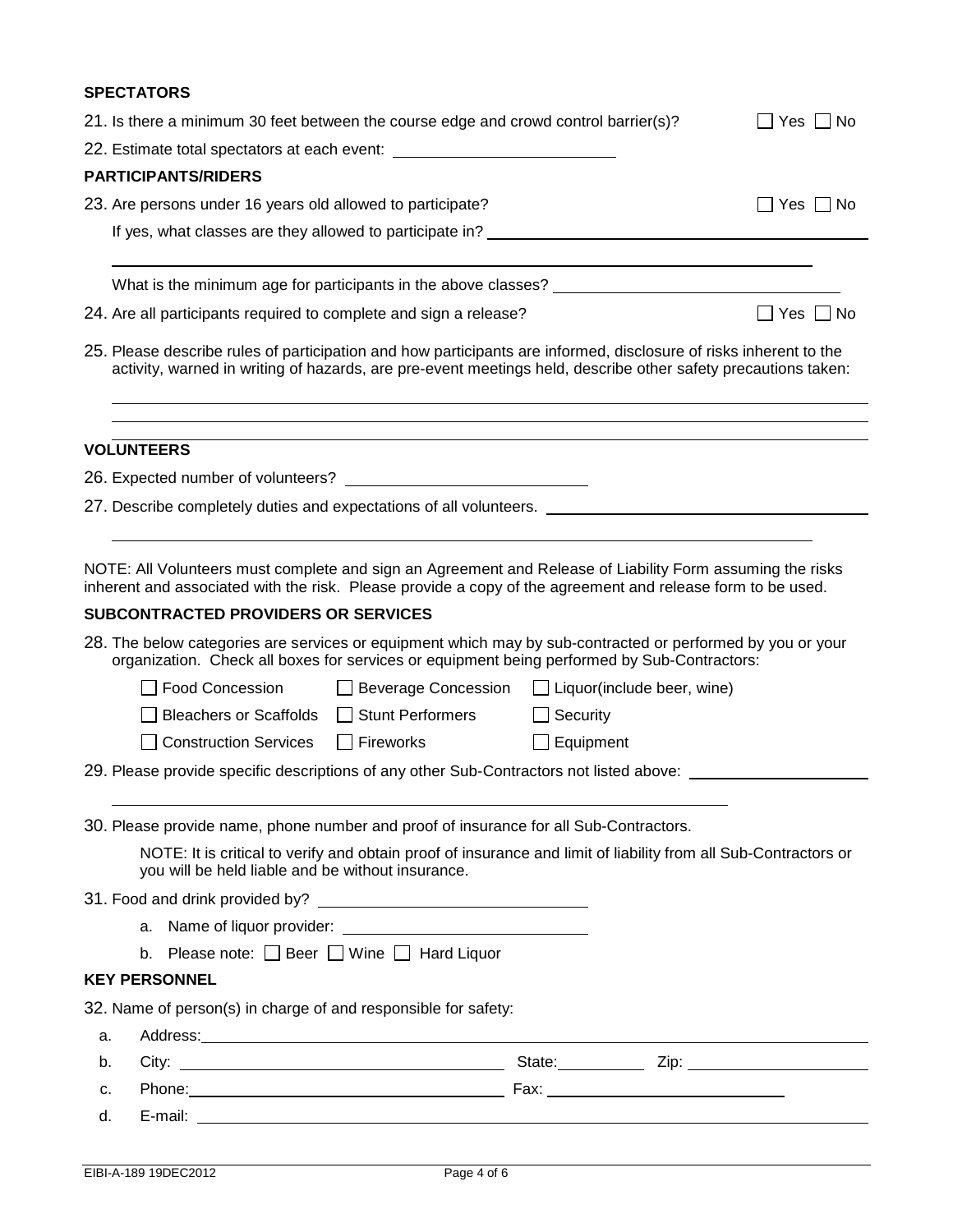## **EMERGENCY MEDICAL PLANS**

- 33. Describe completely the emergency medical evacuation plans, affected for this event. Attach additional sheets if necessary.
- 34. What types of medical aid and security are present at the event? (check all that apply)

 $\Box$  Police  $\Box$  Private Security Staff  $\Box$  EMS  $\Box$  Private Medical Staff

## **PARTICIPANT EQUIPMENT (PER EVENT) CHECK, TECH, ETC.**

35. Please describe how participant's equipment is inspected prior to participation in the event.

#### **VERY IMPORTANT**

 

 

- 1. Attach copies of all leases and/or hold harmless agreements in effect
- 2. Include diagrams showing specific location(s); noting exact distances; and identifying set up procedures for all facilities. The diagrams must include, and clearly identify spectator areas, transition areas, medical tent, and location of medical service vehicle, staging areas, concession stands, and distances between each location. A complete layout is required.

### **REPRESENTATIONS AND WARRANTIES**

The "Applicant" is the party to be named as the "Insured" in any insuring contract if issued. By signing this Application, the Applicant for insurance hereby represents and warrants that the information provided in the Application, together with all supplemental information and documents provided in conjunction with the Application, is true, correct, inclusive of all relevant and material information necessary for the Insurer to accurately and completely assess the Application, and is not misleading in any way. The Applicant further represents that the Applicant understands and agrees as follows: (i) the Insurer can and will rely upon the Application and supplemental information provided by the Applicant, and any other relevant information, to assess the Applicant's request for insurance coverage and to quote and potentially bind, price, and provide coverage; (ii) the Application and all supplemental information and documents provided in conjunction with the Application are warranties that will become a part of any coverage contract that may be issued; (iii) the submission of an Application or the payment of any premium does not obligate the Insurer to quote, bind, or provide insurance coverage; and (iv) in the event the Applicant has or does provide any false, misleading, or incomplete information in conjunction with the Application, any coverage provided will be deemed void from initial issuance.

The Applicant hereby authorizes the Insurer and its agents to gather any additional information the Insurer deems necessary to process the Application for quoting, binding, pricing, and providing insurance coverage including, but not limited to, gathering information from federal, state, and industry regulatory authorities, insurers, creditors, customers, financial institutions, and credit rating agencies. The Insurer has no obligation to gather any information nor verify any information received from the Applicant or any other person or entity. The Applicant expressly authorizes the release of information regarding the Applicant's losses, financial information, or any regulatory compliance issues to this Insurer in conjunction with consideration of the Application.

The Applicant further represents that the Applicant understands and agrees the Insurer may: (i) present a quote with a Sublimit of liability for certain exposures, (ii) quote certain coverages with certain activities, events, services, or waivers excluded from the quote, and (iii) offer several optional quotes for consideration by the Applicant for insurance coverage. In the event coverage is offered, such coverage will not become effective until the Insurer's accounting office receives the required premium payment.

The Applicant agrees that the Insurer and any party from whom the Insurer may request information in conjunction with the Application may treat the Applicant's facsimile signature on the Application as an original signature for all purposes.

The Applicant acknowledges that under any insuring contract issued, the following provisions will apply:

1. A single Accident, or the accumulation of more than one Accident during the Policy Period, may cause the per Accident Limit and/or the annual aggregate maximum Limit of Liability to be exhausted, at which time the Insured will have no further benefits under the Policy.